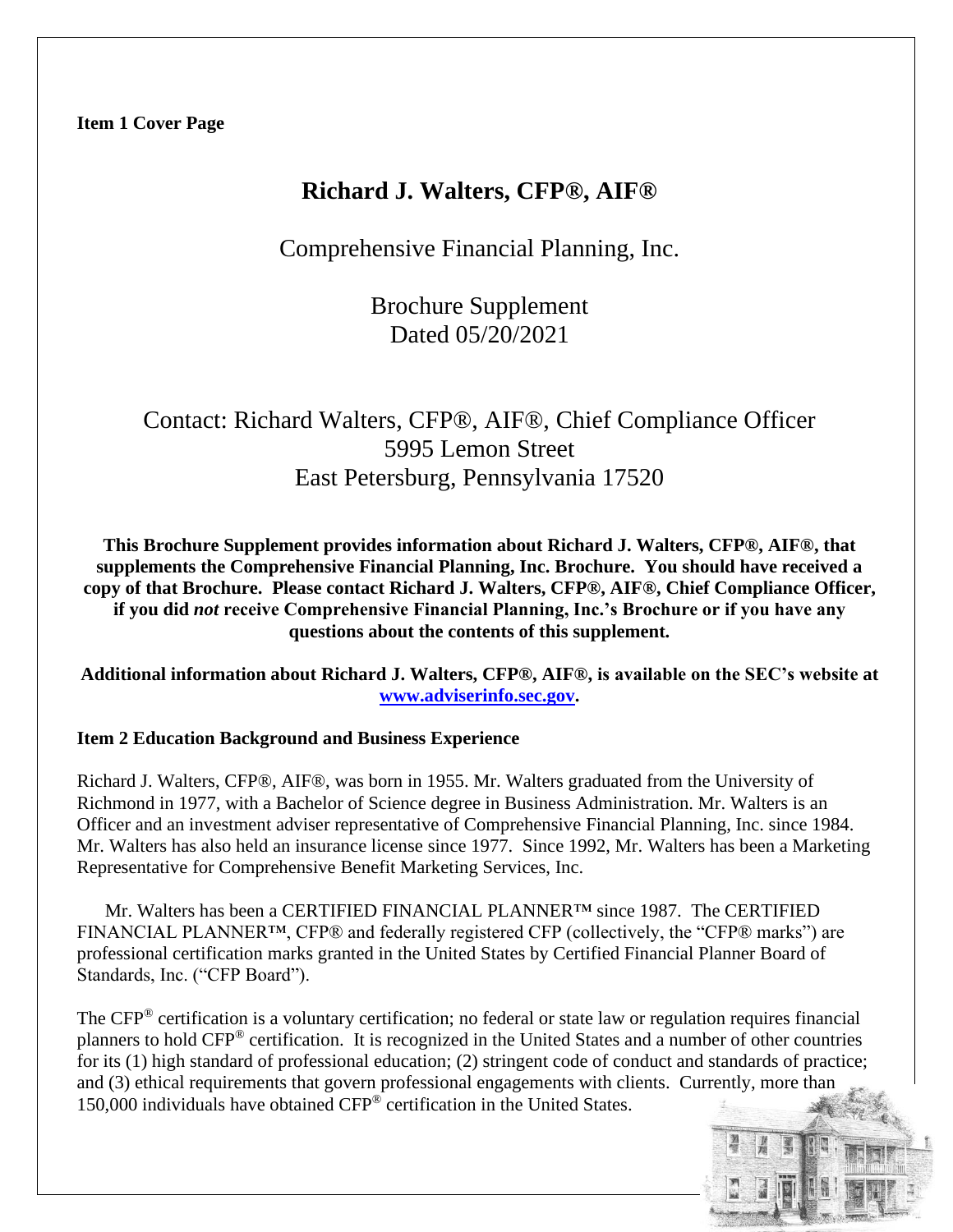To attain the right to use the  $CFP^{\otimes}$  marks, an individual must satisfactorily fulfill the following requirements:

- Education Complete an advanced college-level course of study addressing the financial planning subject areas that CFP Board's studies have determined as necessary for the competent and professional delivery of financial planning services, and attain a Bachelor's Degree from a regionally accredited United States college or university (or its equivalent from a foreign university). CFP Board's financial planning subject areas include insurance planning and risk management, employee benefits planning, investment planning, income tax planning, retirement planning, and estate planning.
- Examination Pass the comprehensive  $CFP^{\circledast}$  Certification Examination. The examination, administered in 6 hours, includes case studies and client scenarios designed to test one's ability to correctly diagnose financial planning issues and apply one's knowledge of financial planning to real world circumstances.
- Experience Complete at least three years of full-time financial planning-related experience (or the equivalent, measured as 2,000 hours per year); and
- Ethics Agree to be bound by CFP Board's *Standards of Professional Conduct*, a set of documents outlining the ethical and practice standards for CFP® professionals.

Individuals who become certified must complete the following ongoing education and ethics requirements in order to maintain the right to continue to use the CFP® marks:

- Continuing Education Complete 30 hours of continuing education hours every two years, including two hours on the *Code of Ethics* and other parts of the *Standards of Professional Conduct*, to maintain competence and keep up with developments in the financial planning field; and
- Ethics Renew an agreement to be bound by the *Standards of Professional Conduct.* The *Standards* prominently require that CFP® professionals provide financial planning services at a fiduciary standard of care. This means CFP® professionals must provide financial planning services in the best interests of their clients.

CFP® professionals who fail to comply with the above standards and requirements may be subject to CFP Board's enforcement process, which could result in suspension or permanent revocation of their CFP<sup>®</sup> certification.

Also, Mr. Walters has obtained in 2014 the Accredited Investment Fiduciary® (AIF®) designation. The AIF Designation certifies that the recipient has specialized knowledge of fiduciary standards of care and their application to the investment management process. To receive the AIF Designation, the individual must meet prerequisite criteria based on a combination of education, relevant industry experience, and/or ongoing professional development, complete a training program, successfully pass a comprehensive closed-book final examination under the supervision of a proctor and agree to abide by the Code of Ethics and Conduct Standards. In order to maintain the AIF Designation, the individual must annually attest to the Code of Ethics and Conduct Standards and accrue and report a minimum of six hours of continuing

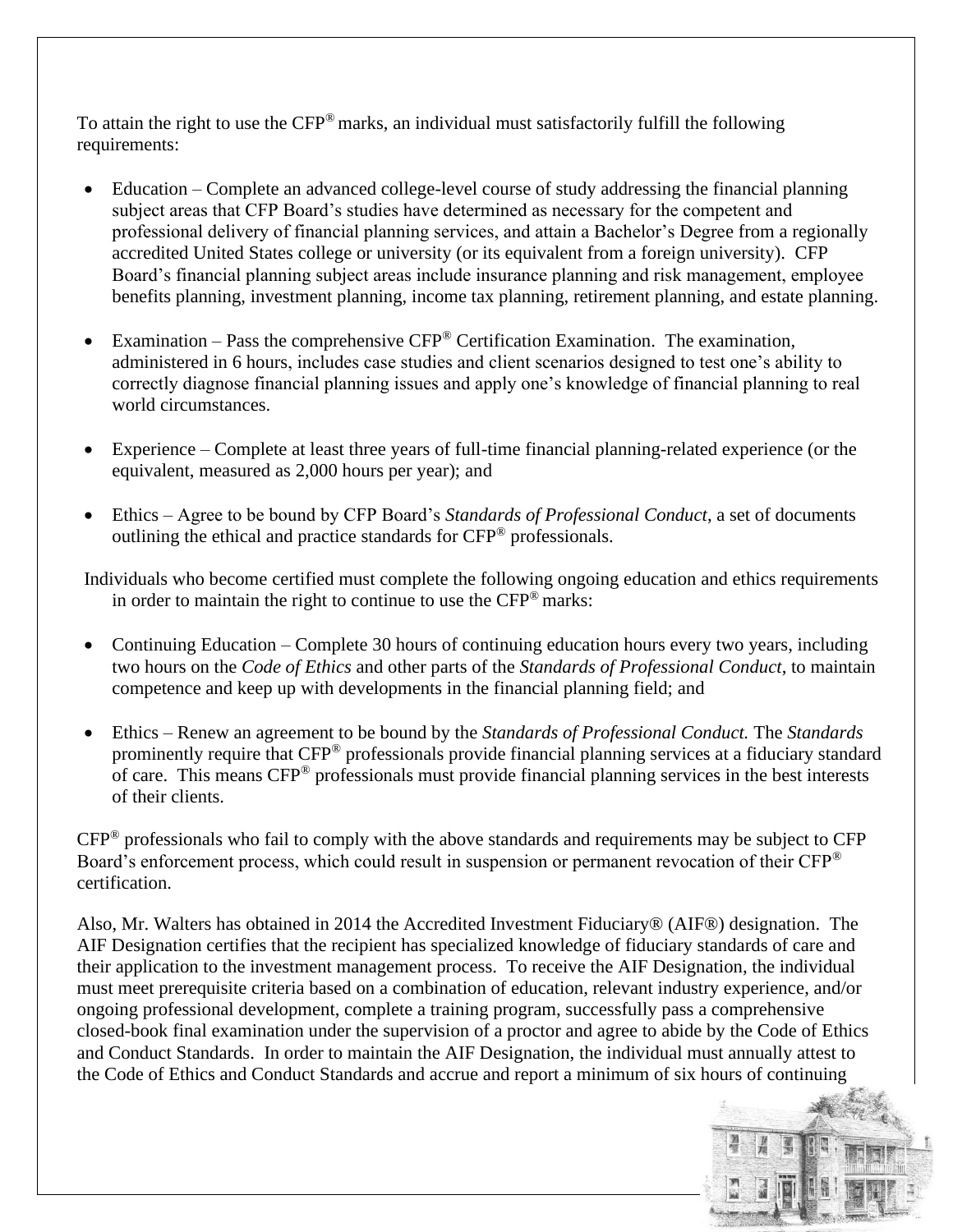education. The Designation is administered by the Center for Fiduciary Studies the standards-setting body of fi360.

## **Item 3 Disciplinary Information**

None.

## **Item 4 Other Business Activities**

**Licensed Insurance Agent**. Mr. Walters, in his individual capacity, is a licensed insurance agent, and may recommend the purchase of certain insurance-related products on a commission basis. Clients can engage Mr. Walters to purchase insurance products on a commission basis. **Conflict of Interest**: The recommendation by Mr. Walters that a client purchase an insurance commission product presents a *conflict of interest*, as the receipt of commissions may provide an incentive to recommend insurance products based on commissions to be received, rather than on a particular client's need. No client is under any obligation to purchase any insurance commission products from Mr. Walters. Clients are reminded that they may purchase insurance products recommended by the Registrant through other, non-affiliated insurance agents. **The Registrant's Chief Compliance Officer, Richard J. Walters, CFP®, AIF®, remains available to address any questions that a client or prospective client may have regarding the above conflict of interest**.

#### **Item 5 Additional Compensation**

None.

#### **Item 6 Supervision**

The Registrant provides investment advisory and supervisory services in accordance with the Registrant's policies and procedures manual. The primary purpose of the Registrant's Rule 206(4)-7 policies and procedures is to comply with the requirements of supervision requirements of Section 203(e)(6) of the Investment Advisor's Act ("*Act*"). The Registrant's Chief Compliance Officer, Richard J. Walters, CFP®, AIF®, is primarily responsible for the implementation of the Registrant's policies and procedures and overseeing the activities of the Registrant's supervised persons. Should an employee or investment adviser representative of the Registrant have any questions regarding the applicability/relevance of the *Act*, the Rules thereunder, any section thereof, or any section of the policies and procedures, he/she should address those questions with the Chief Compliance Officer. Should a client have any questions regarding the Registrant's supervision or compliance practices, please contact Mr. Walters at (717) 569-6667.

Walters/Comprehensive Financial Planning/ADV/ADV (Individual Filling)/2020/Part 2B-Individual Brochure Annual 2021 05 20

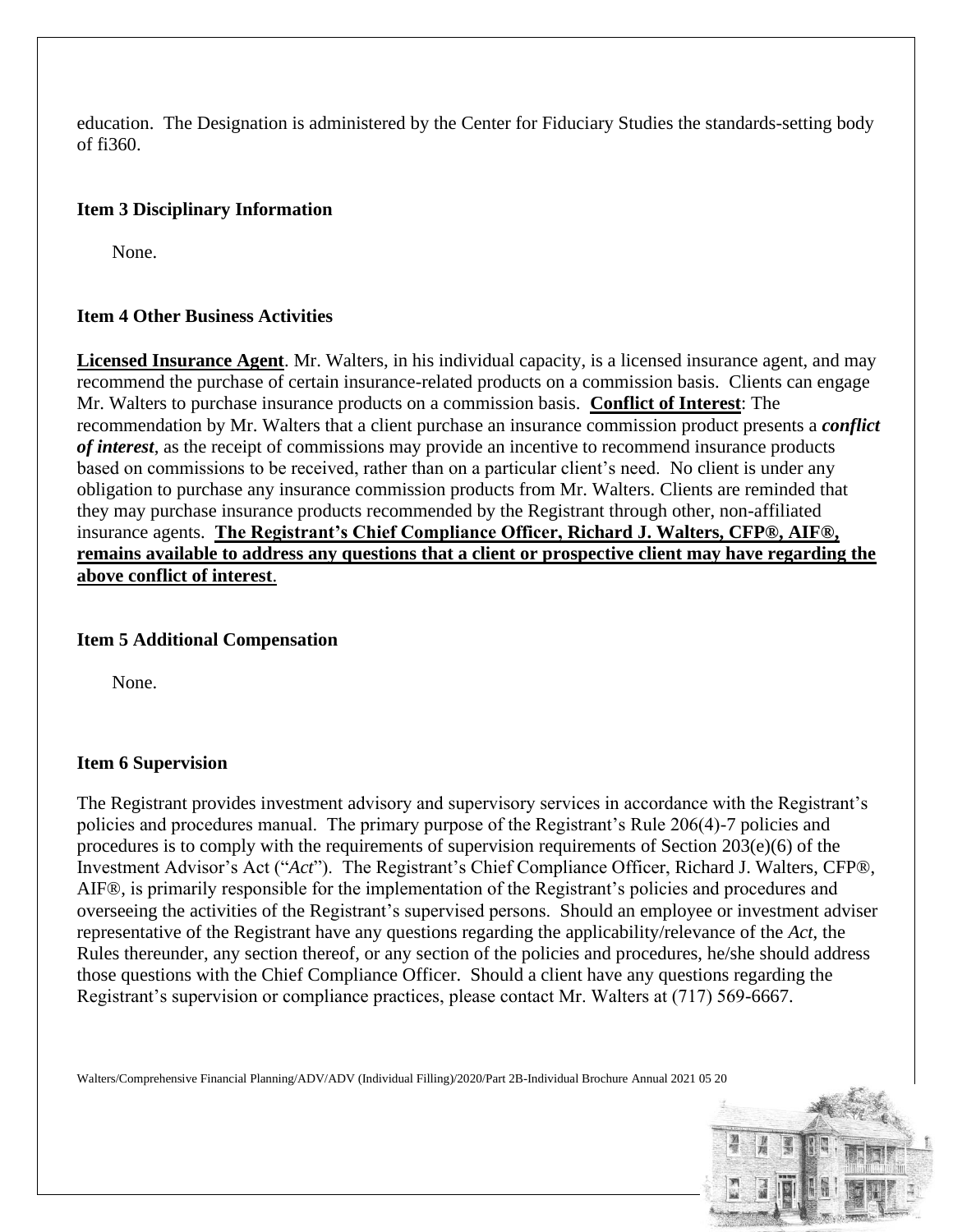## **Brooke W. Herr**

Comprehensive Financial Planning, Inc.

Brochure Supplement Dated 05/20/2021

# Contact: Richard Walters, CFP®, AIF®, Chief Compliance Officer 5995 Lemon Street East Petersburg, Pennsylvania 17520

**This Brochure Supplement provides information about Brooke W. Herr that supplements the Comprehensive Financial Planning, Inc. Brochure. You should have received a copy of that Brochure. Please contact Richard J. Walters, CFP®, AIF®, Chief Compliance Officer, if you did** *not*  **receive Comprehensive Financial Planning, Inc.'s Brochure or if you have any questions about the contents of this supplement.**

**Additional information about Brooke W. Herr is available on the SEC's website at [www.adviserinfo.sec.gov.](http://www.adviserinfo.sec.gov/)**

## **Item 2 Education Background and Business Experience**

Brooke W. Herr was born in 1954. Mr. Herr attended the University of Alabama and Millersville University. Mr. Herr has been a Financial Planner of Comprehensive Financial Planning, Inc. since 1985. Mr. Herr has also held an insurance license since 1978. Since 1992, Mr. Herr has been a Marketing Representative for Comprehensive Benefit Marketing Services, Inc.

## **Item 3 Disciplinary Information**

None.

**Item 4 Other Business Activities**

**Licensed Insurance Agent**. Mr. Herr, in his individual capacity, is a licensed insurance agent, and may

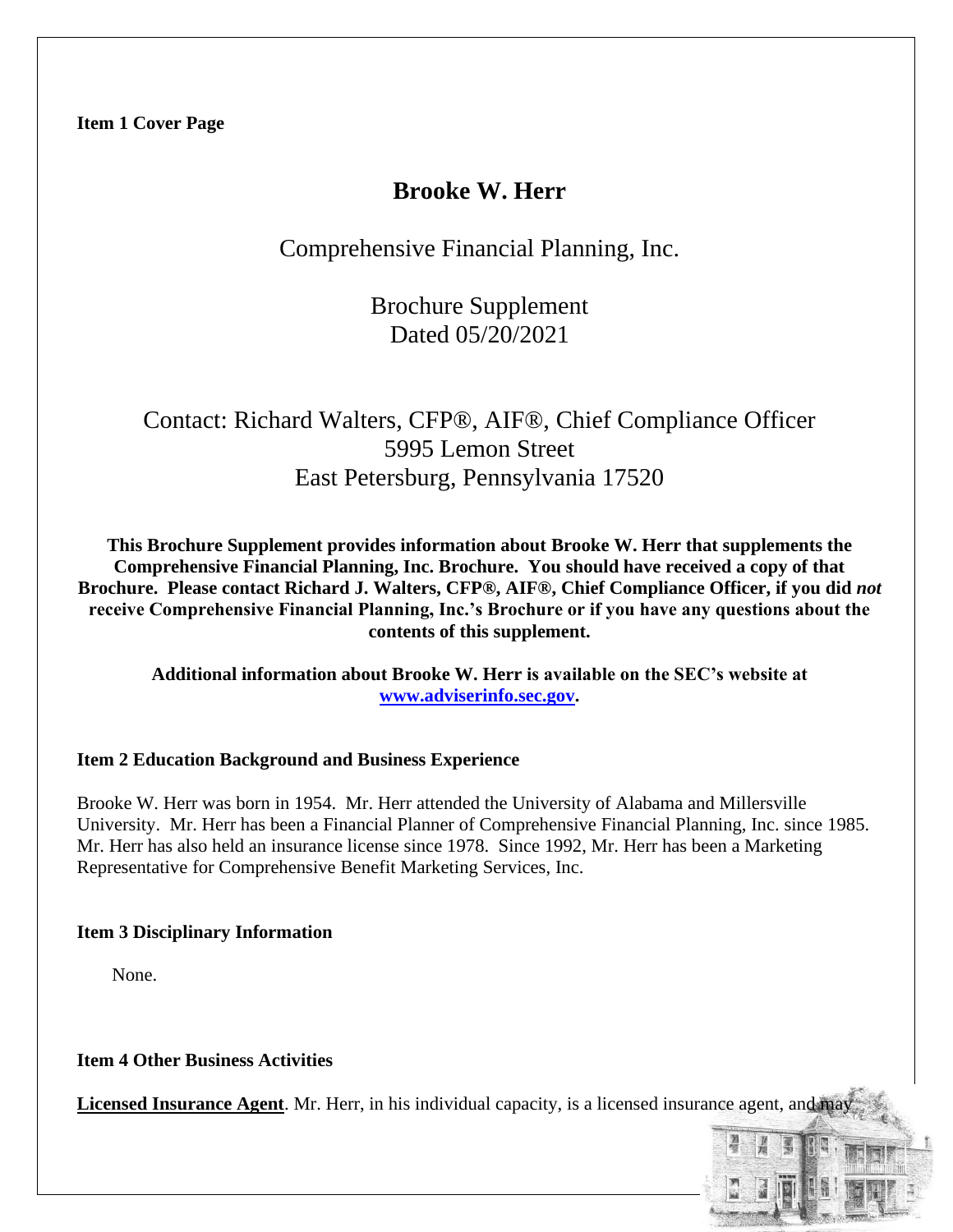recommend the purchase of certain insurance-related products on a commission basis. Clients can engage Mr. Herr to purchase insurance products on a commission basis. **Conflict of Interest**: The recommendation by Mr. Herr that a client purchase an insurance commission product presents a *conflict of interest*, as the receipt of commissions may provide an incentive to recommend insurance products based on commissions to be received, rather than on a particular client's need. No client is under any obligation to purchase any insurance commission products from Mr. Herr. Clients are reminded that they may purchase insurance products recommended by the Registrant through other, non-affiliated insurance agents. **The Registrant's Chief Compliance Officer, Richard J. Walters, CFP®, AIF®, remains available to address any questions that a client or prospective client may have regarding the above conflict of interest**.

### **Item 5 Additional Compensation**

None.

### **Item 6 Supervision**

The Registrant provides investment advisory and supervisory services in accordance with the Registrant's policies and procedures manual. The primary purpose of the Registrant's Rule 206(4)-7 policies and procedures is to comply with the requirements of supervision requirements of Section 203(e)(6) of the Investment Advisor's Act ("*Act*"). The Registrant's Chief Compliance Officer, Richard J. Walters, CFP®, AIF®, is primarily responsible for the implementation of the Registrant's policies and procedures and overseeing the activities of the Registrant's supervised persons. Should an employee or investment adviser representative of the Registrant have any questions regarding the applicability/relevance of the *Act*, the Rules thereunder, any section thereof, or any section of the policies and procedures, he/she should address those questions with the Chief Compliance Officer. Should a client have any questions regarding the Registrant's supervision or compliance practices, please contact Mr. Walters at (717) 569-6667.

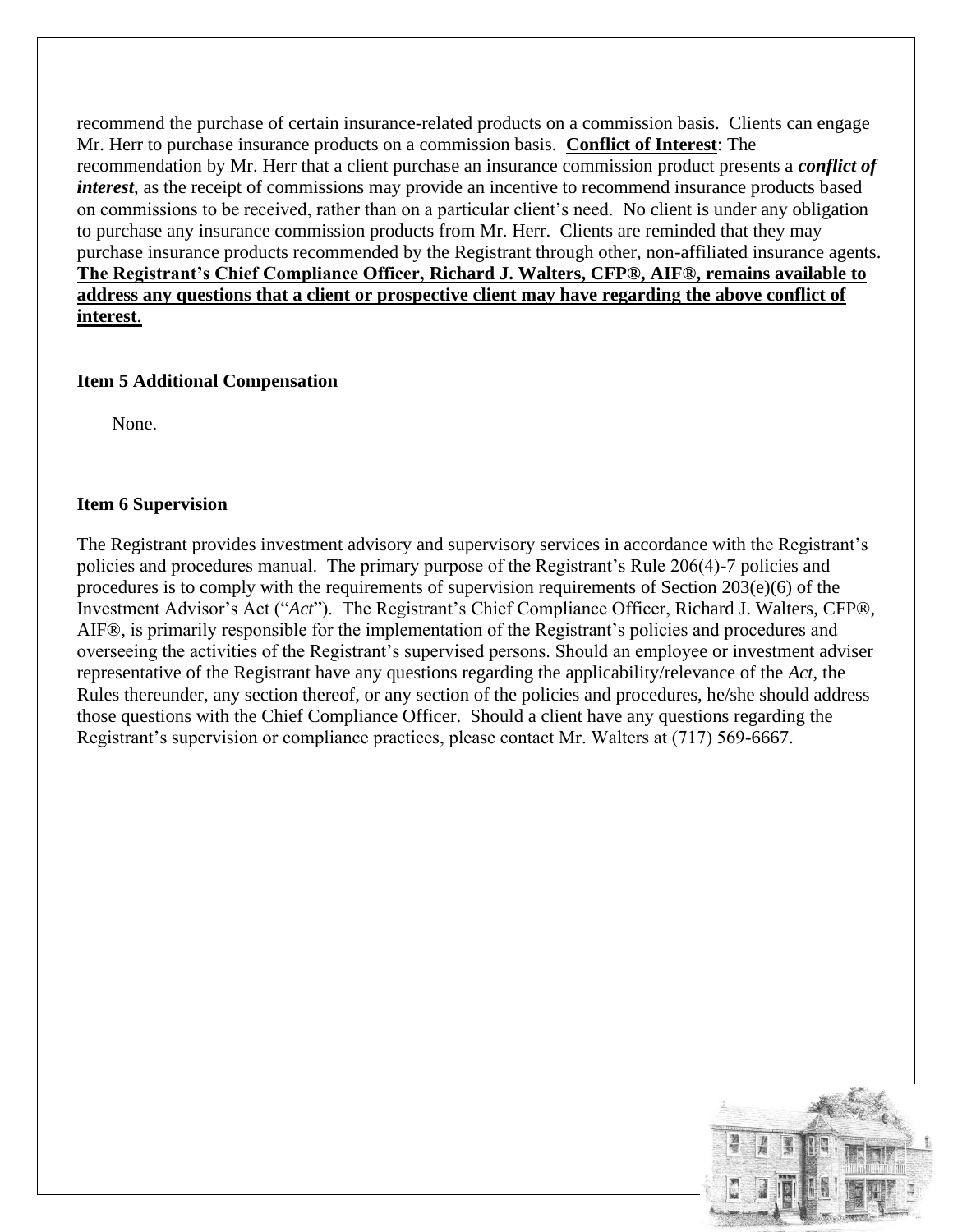## **Michael V. Kowalick**

Comprehensive Financial Planning, Inc.

Brochure Supplement Dated 05/20/2021

# Contact: Richard Walters, CFP®, AIF®, Chief Compliance Officer 5995 Lemon Street East Petersburg, Pennsylvania 17520

**This Brochure Supplement provides information about Michael V. Kowalick that supplements the Comprehensive Financial Planning, Inc. Brochure. You should have received a copy of that Brochure. Please contact Richard J. Walters, CFP®, AIF®, Chief Compliance Officer, if you did** *not*  **receive Comprehensive Financial Planning, Inc.'s Brochure or if you have any questions about the contents of this supplement.**

**Additional information about Michael V. Kowalick is available on the SEC's website at [www.adviserinfo.sec.gov.](http://www.adviserinfo.sec.gov/)**

## **Item 2 Education Background and Business Experience**

Michael V. Kowalick was born in 1955. Mr. Kowalick graduated from Bloomsburg State College in 1977, with a Bachelor of Science degree in Business Administration. Mr. Kowalick has been a Financial Planner of Comprehensive Financial Planning, Inc. since 2005. Mr. Kowalick has also held an insurance license since 1996. Since 1996, Mr. Kowalick has been a Marketing Representative for Comprehensive Benefit Marketing Services, Inc.

#### **Item 3 Disciplinary Information**

None.

**Item 4 Other Business Activities**

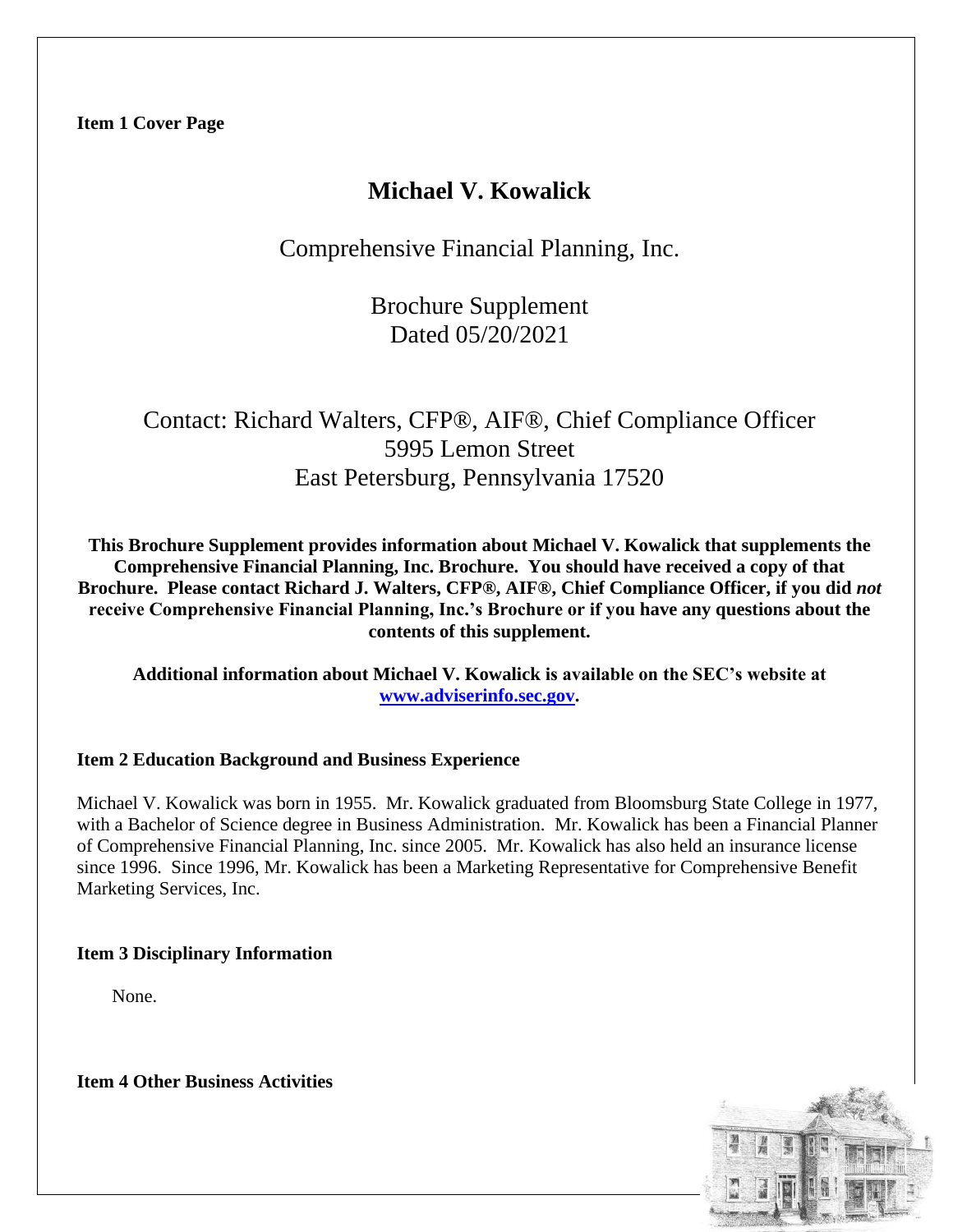**Licensed Insurance Agent**. Mr. Kowalick, in his individual capacity, is a licensed insurance agent, and may recommend the purchase of certain insurance-related products on a commission basis. Clients can engage Mr. Kowalick to purchase insurance products on a commission basis. **Conflict of Interest**: The recommendation by Mr. Kowalick that a client purchase an insurance commission product presents a *conflict of interest*, as the receipt of commissions may provide an incentive to recommend insurance products based on commissions to be received, rather than on a particular client's need. No client is under any obligation to purchase any insurance commission products from Mr. Kowalick. Clients are reminded that they may purchase insurance products recommended by the Registrant through other, non-affiliated insurance agents. **The Registrant's Chief Compliance Officer, Richard J. Walters, CFP®, AIF®, remains available to address any questions that a client or prospective client may have regarding the above conflict of interest**.

### **Item 5 Additional Compensation**

None.

### **Item 6 Supervision**

The Registrant provides investment advisory and supervisory services in accordance with the Registrant's policies and procedures manual. The primary purpose of the Registrant's Rule 206(4)-7 policies and procedures is to comply with the requirements of supervision requirements of Section  $203(e)(6)$  of the Investment Advisor's Act ("*Act*"). The Registrant's Chief Compliance Officer, Richard J. Walters, CFP®, AIF®, is primarily responsible for the implementation of the Registrant's policies and procedures and overseeing the activities of the Registrant's supervised persons. Should an employee or investment adviser representative of the Registrant have any questions regarding the applicability/relevance of the *Act*, the Rules thereunder, any section thereof, or any section of the policies and procedures, he/she should address those questions with the Chief Compliance Officer. Should a client have any questions regarding the Registrant's supervision or compliance practices, please contact Mr. Walters at (717) 569-6667.

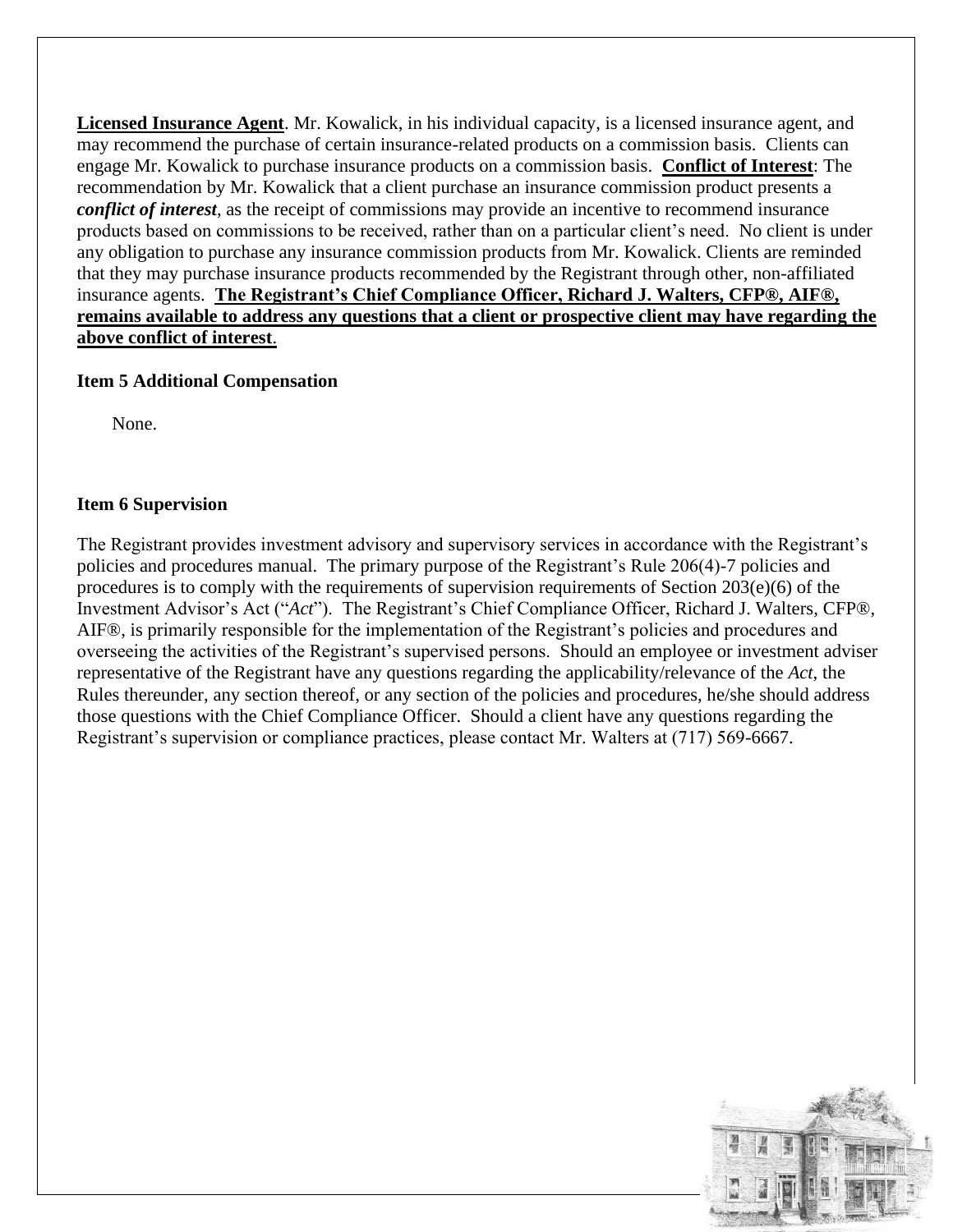## **Wendel L. King, AIF®**

Comprehensive Financial Planning, Inc.

Brochure Supplement Dated 05/20/2021

# Contact: Richard Walters, CFP®, AIF®, Chief Compliance Officer 5995 Lemon Street East Petersburg, Pennsylvania 17520

**This Brochure Supplement provides information about Wendel L. King, AIF®, that supplements the Comprehensive Financial Planning, Inc. Brochure. You should have received a copy of that Brochure. Please contact Richard J. Walters, CFP®, AIF®, Chief Compliance Officer, if you did** *not*  **receive Comprehensive Financial Planning, Inc.'s Brochure or if you have any questions about the contents of this supplement.**

**Additional information about Wendel L. King, AIF® is available on the SEC's website at [www.adviserinfo.sec.gov.](http://www.adviserinfo.sec.gov/)**

#### **Item 2 Education Background and Business Experience**

Wendel L. King was born in 1970. Mr. King graduated from Eastern Mennonite University in 1992, with a Bachelor of Science degree in Business Administration. Mr. King has been a Financial Planner of Comprehensive Financial Planning, Inc. since 2007. Mr. King has also held an insurance license since 2006. Since 2006, Mr. King has been a Marketing Representative for Comprehensive Benefit Marketing Services, Inc. From 1996 through 2002, Mr. King was CFO of Moccasin Run Golf Club.

Mr. King has obtained in 2014 the Accredited Investment Fiduciary® (AIF®) designation. The AIF Designation certifies that the recipient has specialized knowledge of fiduciary standards of care and their application to the investment management process. To receive the AIF Designation, the individual must meet prerequisite criteria based on a combination of education, relevant industry experience, and/or ongoing professional development, complete a training program, successfully pass a comprehensive closed-book final examination under the supervision of a proctor and agree to abide by the Code of Ethics and Conduct Standards. In order to maintain the AIF Designation, the individual must annually attest to

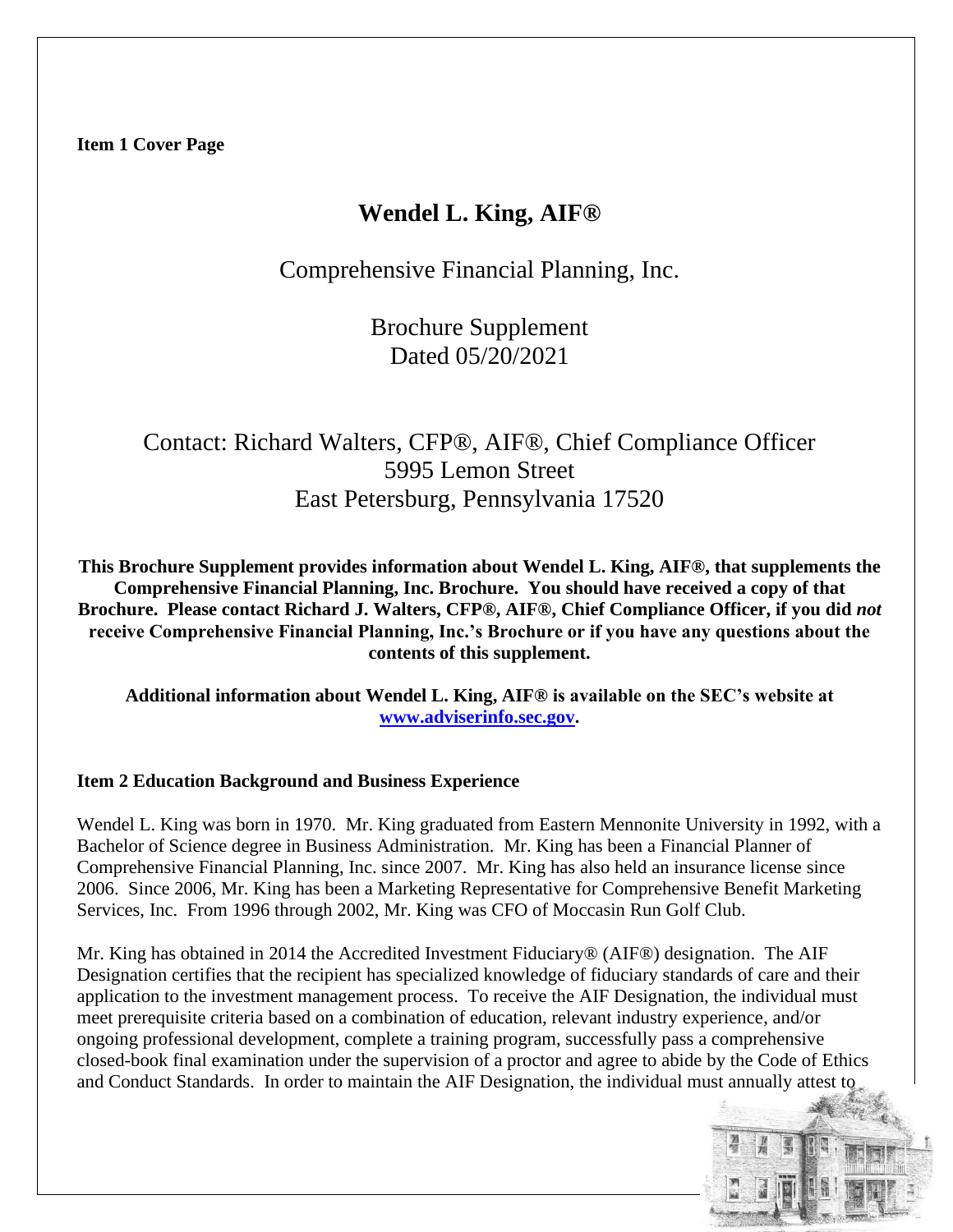the Code of Ethics and Conduct Standards and accrue and report a minimum of six hours of continuing education. The Designation is administered by the Center for Fiduciary Studies the standards-setting body of fi360.

## **Item 3 Disciplinary Information**

None.

## **Item 4 Other Business Activities**

**Licensed Insurance Agent**. Mr. King, in his individual capacity, is a licensed insurance agent, and may recommend the purchase of certain insurance-related products on a commission basis. Clients can engage Mr. King to purchase insurance products on a commission basis. **Conflict of Interest**: The recommendation by Mr. King that a client purchase an insurance commission product presents a *conflict of interest*, as the receipt of commissions may provide an incentive to recommend insurance products based on commissions to be received, rather than on a particular client's need. No client is under any obligation to purchase any insurance commission products from Mr. King. Clients are reminded that they may purchase insurance products recommended by the Registrant through other, non-affiliated insurance agents. **The Registrant's Chief Compliance Officer, Richard J. Walters, CFP®, AIF®, remains available to address any questions that a client or prospective client may have regarding the above conflict of interest**.

#### **Item 5 Additional Compensation**

None.

#### **Item 6 Supervision**

The Registrant provides investment advisory and supervisory services in accordance with the Registrant's policies and procedures manual. The primary purpose of the Registrant's Rule 206(4)-7 policies and procedures is to comply with the requirements of supervision requirements of Section 203(e)(6) of the Investment Advisor's Act ("*Act*"). The Registrant's Chief Compliance Officer, Richard J. Walters, CFP®, AIF®, is primarily responsible for the implementation of the Registrant's policies and procedures and overseeing the activities of the Registrant's supervised persons. Should an employee or investment adviser representative of the Registrant have any questions regarding the applicability/relevance of the *Act*, the Rules thereunder, any section thereof, or any section of the policies and procedures, he/she should address those questions with the Chief Compliance Officer. Should a client have any questions regarding the Registrant's supervision or compliance practices, please contact Mr. Walters at (717) 569-6667.

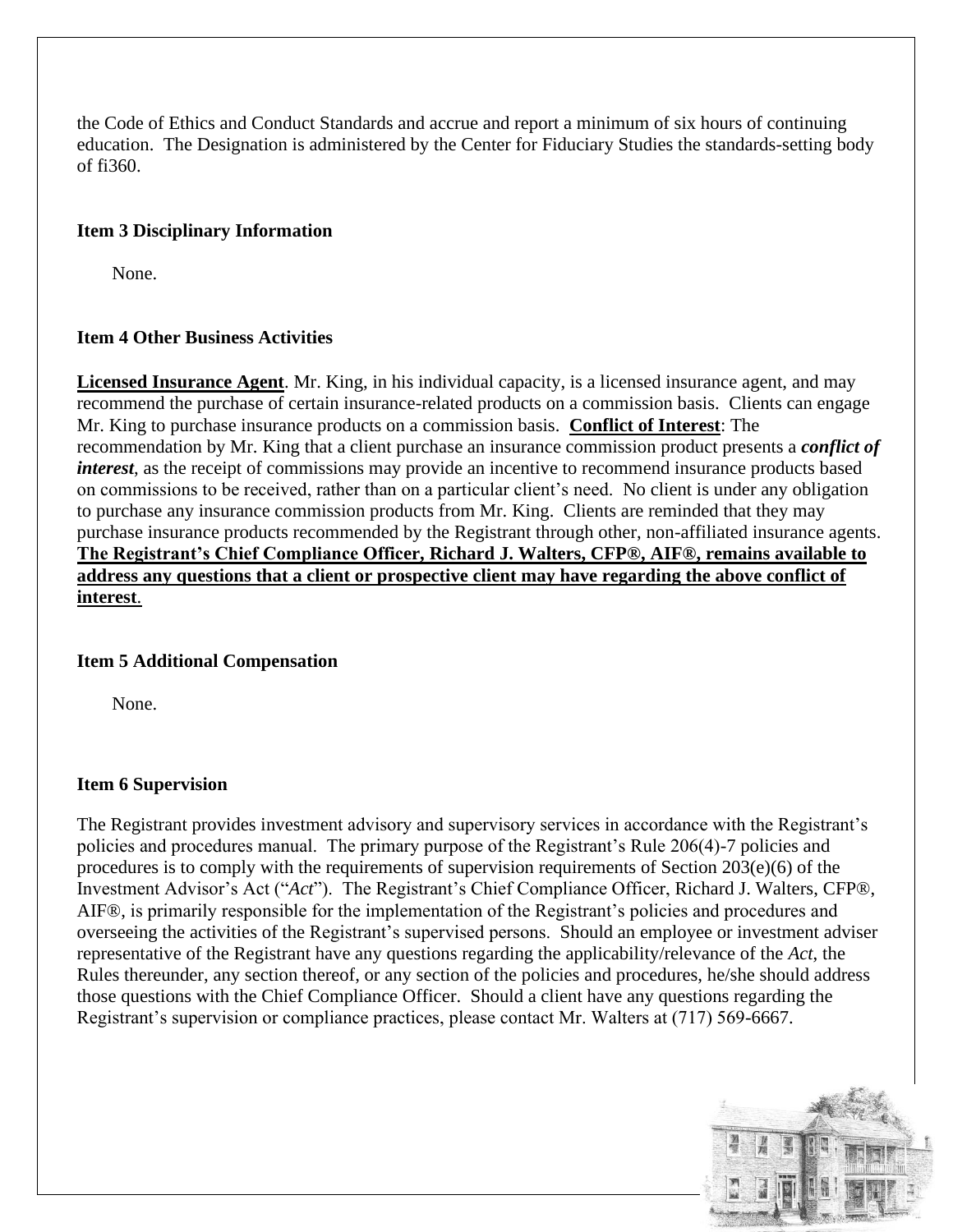## **Patrick J. Cloonan, Jr., CFP®, CDFA®, CDS®**

Comprehensive Financial Planning, Inc.

Brochure Supplement Dated 05/20/2021

## Contact: Richard Walters, Chief Compliance Officer 5995 Lemon Street East Petersburg, Pennsylvania 17520

**This Brochure Supplement provides information about Patrick J. Cloonan, Jr. that supplements the Comprehensive Financial Planning, Inc. Brochure. You should have received a copy of that Brochure. Please contact Richard J. Walters, CFP®, AIF®, Chief Compliance Officer, if you did** *not*  **receive Comprehensive Financial Planning, Inc.'s Brochure or if you have any questions about the contents of this supplement.**

**Additional information about Patrick J. Cloonan, Jr. is available on the SEC's website at [www.adviserinfo.sec.gov.](http://www.adviserinfo.sec.gov/)**

## **Item 2 Education Background and Business Experience**

Patrick J. Cloonan, Jr. was born in 1968, and grew up in Lancaster County. Mr. Cloonan graduated from Manheim Township High School in 1987. He continued his education at Shippensburg University and graduated in 1991 with a Bachelor of Science degree in Public Administration. Mr. Cloonan then attended West Virginia University and graduated with a Master of Science degree in Labor and Industrial Relations. Mr. Cloonan has been a financial planning practitioner since 1996. Mr. Cloonan has also held an insurance license since 1994. He became a CFP® in 2003.

Mr. Cloonan has been a CERTIFIED FINANCIAL PLANNER™ since 2003. The CERTIFIED FINANCIAL PLANNER™, CFP® and federally registered CFP (collectively, the "CFP® marks") are professional certification marks granted in the United States by Certified Financial Planner Board of Standards, Inc. ("CFP Board").

The CFP® certification is a voluntary certification; no federal or state law or regulation requires financial planners to hold CFP® certification. It is recognized in the United States and a number of other countries

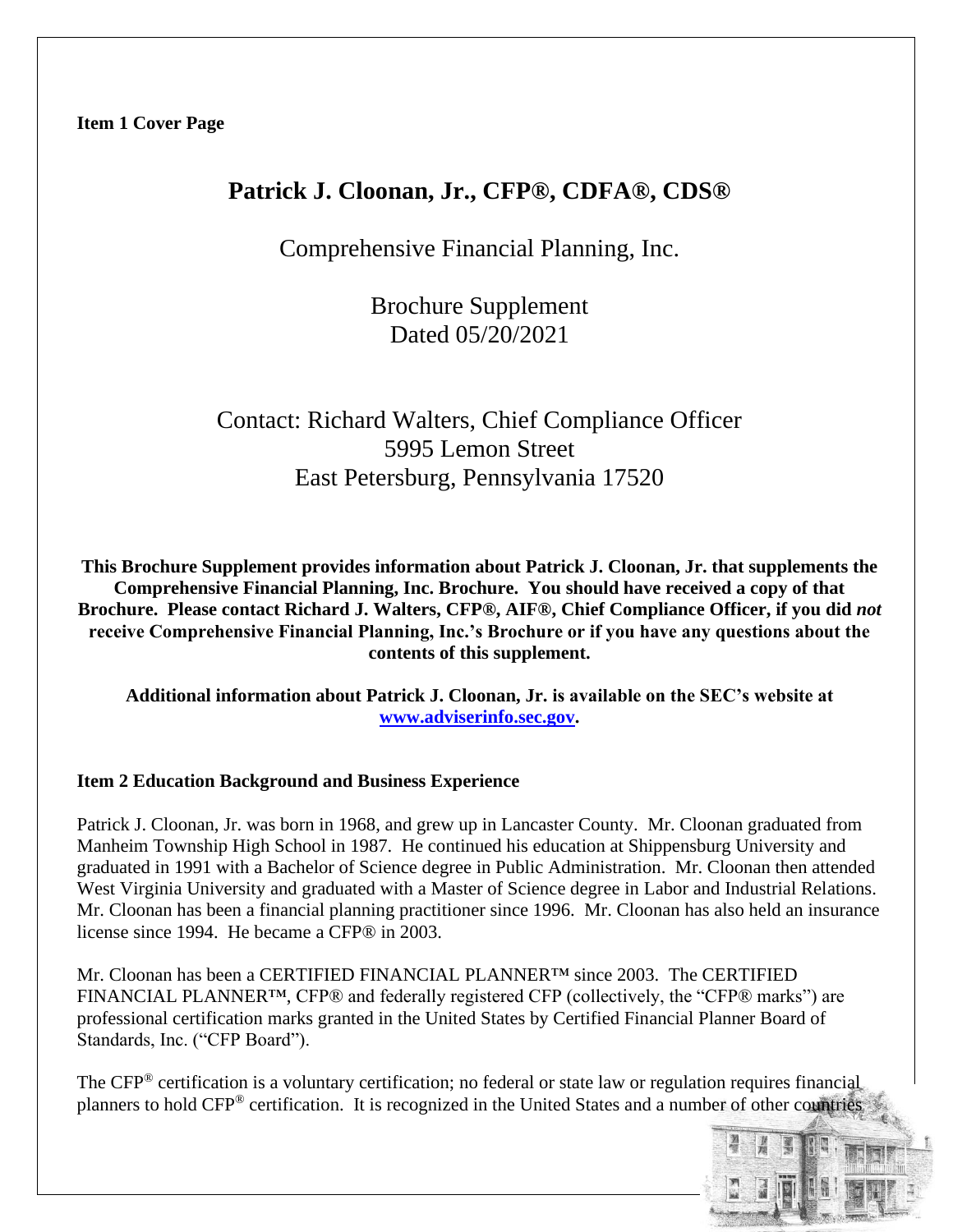for its (1) high standard of professional education; (2) stringent code of conduct and standards of practice; and (3) ethical requirements that govern professional engagements with clients. Currently, more than 150,000 individuals have obtained CFP® certification in the United States.

To attain the right to use the CFP® marks, an individual must satisfactorily fulfill the following requirements:

- Education Complete an advanced college-level course of study addressing the financial planning subject areas that CFP Board's studies have determined as necessary for the competent and professional delivery of financial planning services, and attain a Bachelor's Degree from a regionally accredited United States college or university (or its equivalent from a foreign university). CFP Board's financial planning subject areas include insurance planning and risk management, employee benefits planning, investment planning, income tax planning, retirement planning, and estate planning.
- Examination Pass the comprehensive  $CFP^{\otimes}$  Certification Examination. The examination, administered in 6 hours, includes case studies and client scenarios designed to test one's ability to correctly diagnose financial planning issues and apply one's knowledge of financial planning to real world circumstances.
- Experience Complete at least three years of full-time financial planning-related experience (or the equivalent, measured as 2,000 hours per year); and
- Ethics Agree to be bound by CFP Board's *Standards of Professional Conduct*, a set of documents outlining the ethical and practice standards for CFP® professionals.

Individuals who become certified must complete the following ongoing education and ethics requirements in order to maintain the right to continue to use the CFP® marks:

- Continuing Education Complete 30 hours of continuing education hours every two years, including two hours on the *Code of Ethics* and other parts of the *Standards of Professional Conduct*, to maintain competence and keep up with developments in the financial planning field; and
- Ethics Renew an agreement to be bound by the *Standards of Professional Conduct.* The *Standards* prominently require that CFP® professionals provide financial planning services at a fiduciary standard of care. This means CFP® professionals must provide financial planning services in the best interests of their clients.

CFP® professionals who fail to comply with the above standards and requirements may be subject to CFP Board's enforcement process, which could result in suspension or permanent revocation of their CFP® certification.

Mr. Cloonan received his Certified Divorce Financial Analyst® (CDFA®) certification in March 2018. The Divorce Financial Advisor Practice Standards establish the level of professionalism that is expected of Certified Divorce Financial Analyst® (CDFA®) practitioners. These principles-based Standards have been developed to provide guidance to those involved in divorce financial analyst services.

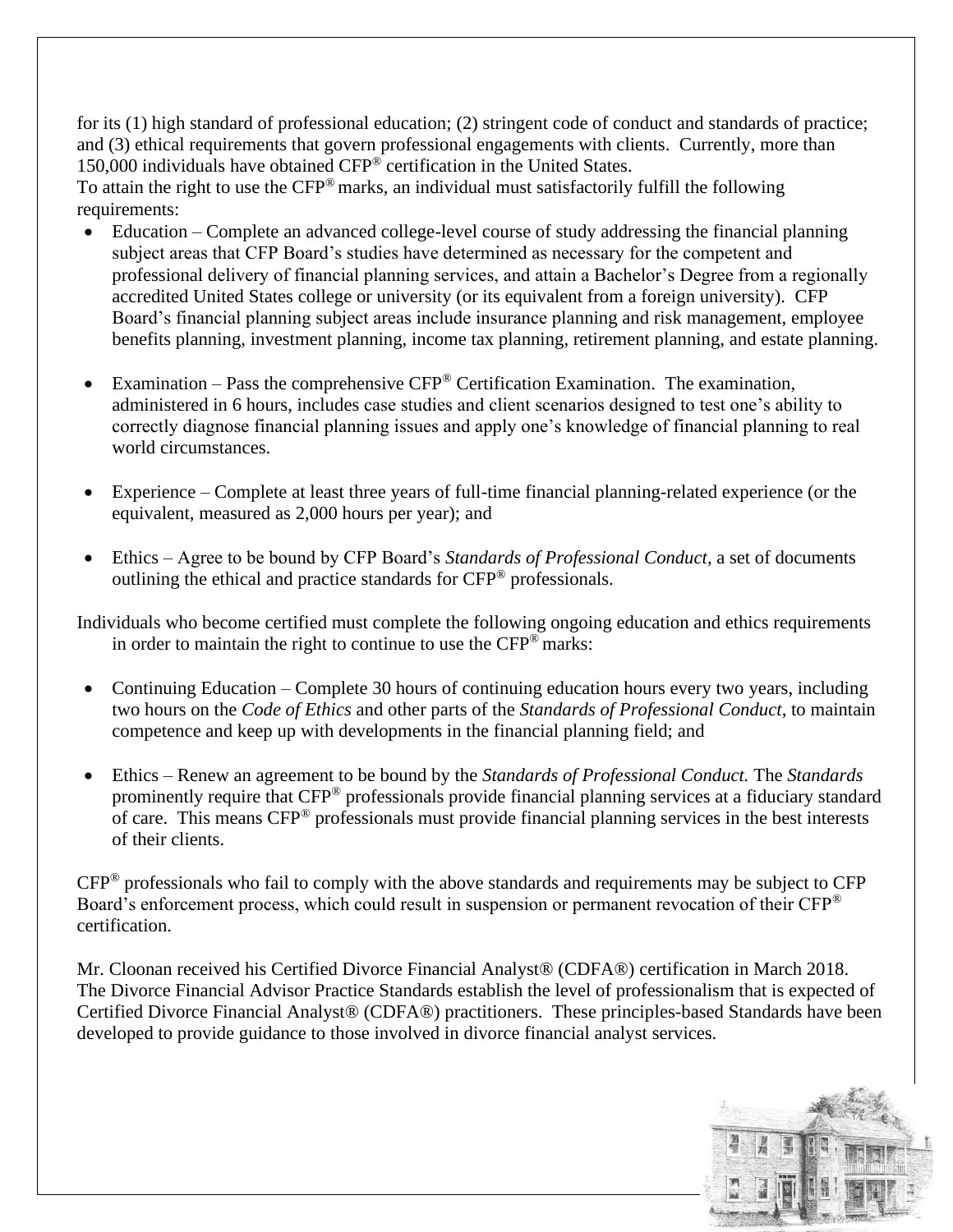The Certified Divorce Financial Analyst certification process conveys to the public that those individuals who have been authorized to use the CDFA designation have met stringent professional standards and have agreed to adhere to the Code of Ethics and Professional Responsibility.

- Experience CDFA practitioners must have a minimum of 3 years work experience in a financial or legal capacity prior to earning the right to use the CDFA certification mark.
- Education CDFA candidates must also develop their theoretical and practical understanding and knowledge of the financial aspects of divorce by completing a comprehensive course of study approved by the Institute for Divorce Financial Analysts ™ (IDFA™).
- Divorce Financial Analyst Examination CDFA candidates must complete a four-part Educational Curriculum and Certification Exam that tests their understanding and knowledge of the financial aspects of divorce. The candidate must also demonstrate the practical application of this knowledge in the divorce process by completing a comprehensive case study.
- Ethics CDFA practitioners agree to abide by a strict code of professional conduct known as the IDFA Code of Ethics and Professional Responsibility, which sets forth their ethical responsibilities to the public, clients, employers, and other professionals. The IDFA may perform a background check during this process and each CDFA candidate must disclose any investigations or legal proceedings relating to his or her professional or business conduct.
- Ongoing CDFA Certification Requirements CDFA practitioners are required to maintain technical competence and to fulfill ethical obligations. Every two years, they must complete a minimum of fifteen (15) hours of continuing education specifically related to the field of divorce.

Mr. Cloonan received his Certified Divorce Specialist (CDS™) Training is for professionals in the legal, financial, mental health, and real estate fields who provide services for divorcing clients. CDS™ graduates are equipped with valuable divorce-specific information and a customized communications skillset to work with and collaborate on low and high conflict divorce cases.

This CDS™ program is a highly involved and participatory 16-hour course. It consists of a specialized communication skills training with a focus on integrating those skills in a client-session environment. It also highlights specific legal, financial, mental health, and real estate information that are integral to the divorce process.

## **Item 3 Disciplinary Information**

None.

## **Item 4 Other Business Activities**

**Licensed Insurance Agent**. Mr. Cloonan, in his individual capacity, is a licensed insurance agent, and may

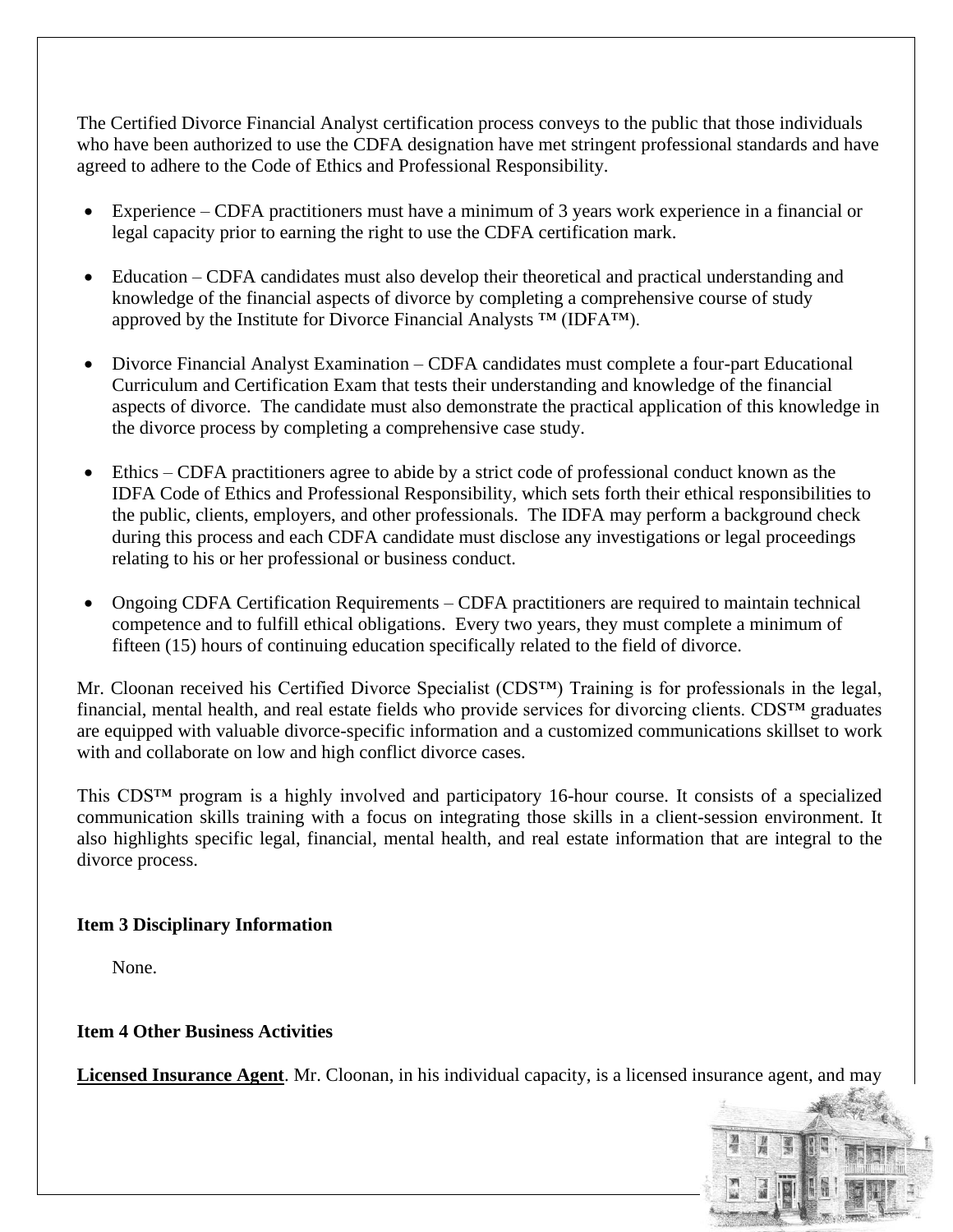recommend the purchase of certain insurance-related products on a commission basis. Clients can engage Mr. Cloonan to purchase insurance products on a commission basis. **Conflict of Interest**: The recommendation by Mr. Cloonan that a client purchase an insurance commission product presents a *conflict of interest*, as the receipt of commissions may provide an incentive to recommend insurance products based on commissions to be received, rather than on a particular client's need. No client is under any obligation to purchase any insurance commission products from Mr. Cloonan. Clients are reminded that they may purchase insurance products recommended by the Registrant through other, non-affiliated insurance agents. **The Registrant's Chief Compliance Officer, Richard J. Walters, CFP®, AIF®, remains available to address any questions that a client or prospective client may have regarding the above conflict of interest**.

### **Item 5 Additional Compensation**

None.

### **Item 6 Supervision**

The Registrant provides investment advisory and supervisory services in accordance with the Registrant's policies and procedures manual. The primary purpose of the Registrant's Rule 206(4)-7 policies and procedures is to comply with the requirements of supervision requirements of Section 203(e)(6) of the Investment Advisor's Act ("*Act*"). The Registrant's Chief Compliance Officer, Richard J. Walters, CFP®, AIF®, is primarily responsible for the implementation of the Registrant's policies and procedures and overseeing the activities of the Registrant's supervised persons. Should an employee or investment adviser representative of the Registrant have any questions regarding the applicability/relevance of the *Act*, the Rules thereunder, any section thereof, or any section of the policies and procedures, he/she should address those questions with the Chief Compliance Officer. Should a client have any questions regarding the Registrant's supervision or compliance practices, please contact Mr. Walters at (717) 569-6667.

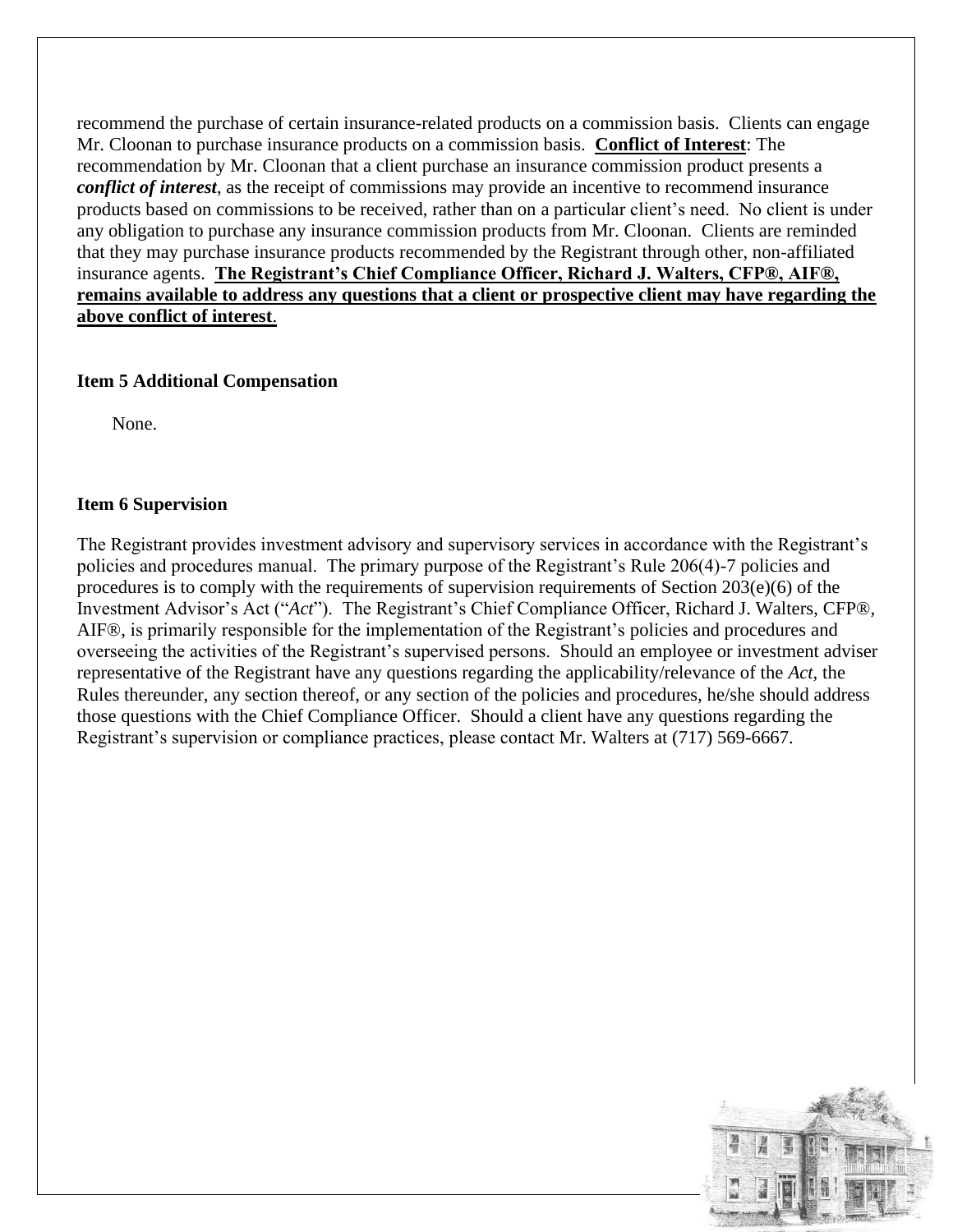## **Damon P. Heller, AIF®**

Comprehensive Financial Planning, Inc.

Brochure Supplement Dated 05/20/2021

# Contact: Richard Walters, CFP®, AIF®, Chief Compliance Officer 5995 Lemon Street East Petersburg, Pennsylvania 17520

**This Brochure Supplement provides information about Damon P. Heller that supplements the Comprehensive Financial Planning, Inc. Brochure. You should have received a copy of that Brochure. Please contact Richard J. Walters, CFP®, AIF®, Chief Compliance Officer, if you did** *not*  **receive Comprehensive Financial Planning, Inc.'s Brochure or if you have any questions about the contents of this supplement.**

**Additional information about Damon P. Heller is available on the SEC's website at [www.adviserinfo.sec.gov.](http://www.adviserinfo.sec.gov/)**

## **Item 2 Education Background and Business Experience**

Damon P. Heller was born in 1978. Mr. Heller graduated from Wilkes University in 2000, with a Bachelor of Science degree in Business Administration. Mr. Heller has been a Research Analysis of Comprehensive Financial Planning, Inc. since 2019. Mr. Heller has also held an insurance license since 2019.

Mr. Heller has obtained in September 2020 the Accredited Investment Fiduciary® (AIF®) designation. The AIF Designation certifies that the recipient has specialized knowledge of fiduciary standards of care and their application to the investment management process. To receive the AIF Designation, the individual must meet prerequisite criteria based on a combination of education, relevant industry experience, and/or ongoing professional development, complete a training program, successfully pass a comprehensive closed-book final examination under the supervision of a proctor and agree to abide by the Code of Ethics and Conduct Standards. In order to maintain the AIF Designation, the individual must